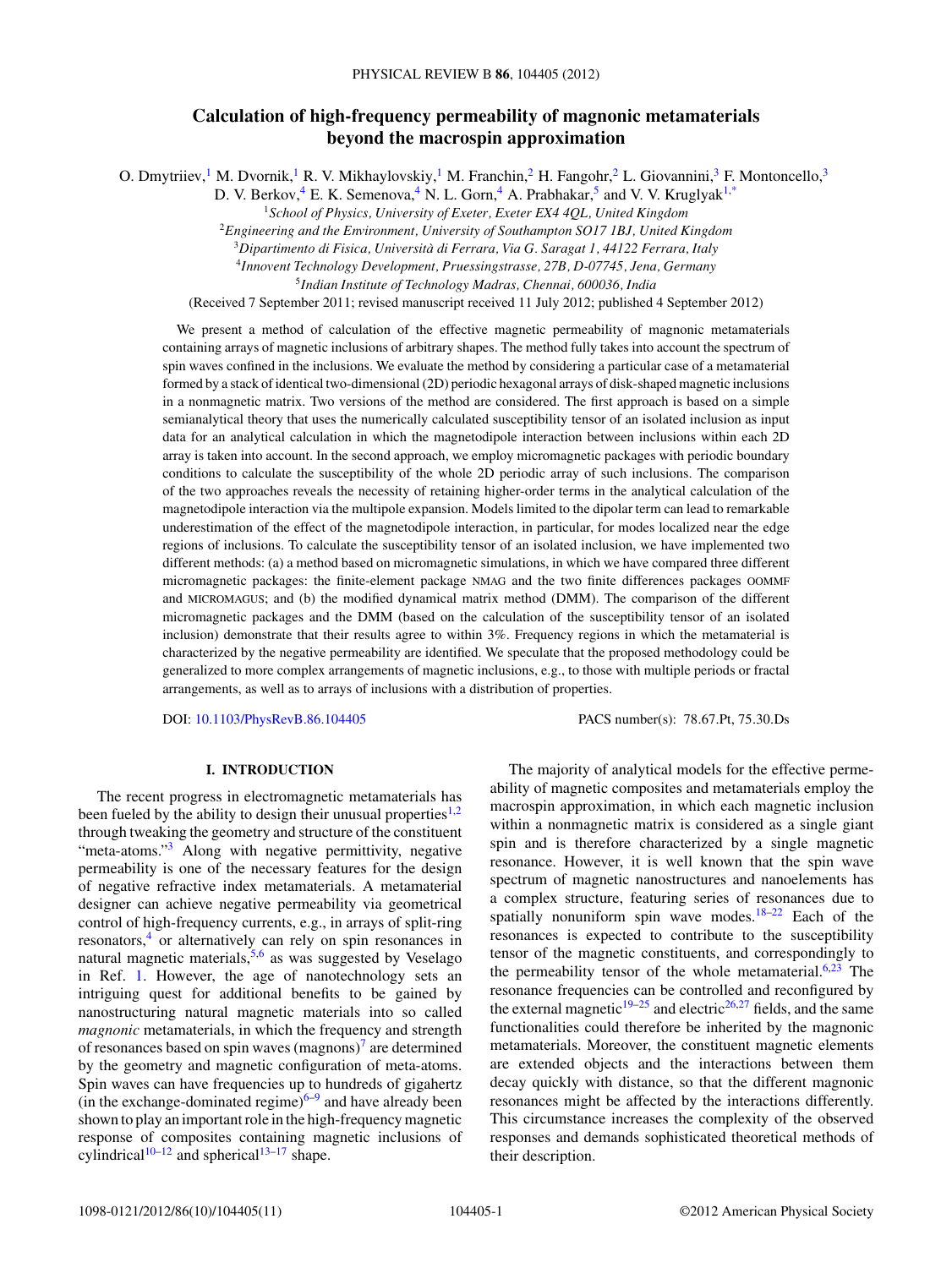<span id="page-1-0"></span>In this paper, we demonstrate a method of calculation of the effective permeability that takes full account of the complex spectrum of the metamaterial's individual magnetic constituents. The susceptibility tensor of an isolated inclusion is calculated numerically and then used as an input to an analytical expression for the permeability of the whole metamaterial. To find the susceptibility tensor of the isolated inclusion, different approaches have been used. In one of them, we have performed full-scale numerical micromagnetic simulations using three different micromagnetic packages: a finite-element based package NMAG (Ref. [28\)](#page-9-0) and two finite difference based packages OOMMF (Ref. [29\)](#page-9-0) and MICROMAGUS.<sup>[30](#page-9-0)</sup> In the other approach, the dynamical matrix method, in which the system of linearized equations of motion of magnetic moments is solved to find the normal modes of a system, $31$  has been modified to facilitate the susceptibility calculations. The methods have been applied to a model metamaterial representing a periodic array of magnetic nanodisks embedded within a nonmagnetic matrix. In particular, the calculations have revealed that one of the components of the effective permeability tensor of such a metamaterial becomes negative within a certain frequency range. The predictions of the method are compared with calculations based on micromagnetic simulations with the use of periodic boundary conditions (PBCs) and also with macrospin calculations. Furthermore, we use the calculations to compare the different micromagnetic methods in order to evaluate the accuracy to be expected from micromagnetic simulations. Finally, we emphasize further opportunities for generalization of the method beyond the dipolar approximation and the periodic arrangements of identical magnetic inclusions and discuss broader implications of our results on the theory of magnetostatically coupled magnetic nanostructures.

In principle, the proposed method could be considered as an extension of the concept from Ref. [6](#page-9-0) of using magnonic resonances to tailor effective permeability of metamaterials. However, we note that the stack of thin films studied in Ref. [6](#page-9-0) is treatable analytically. Yet, in practice, one might either want or have to deal with alternative realizations of the concept, i.e., to use magnonic meta-atoms of a different shape. For example, this could be dictated either by limitations of the available nanofabrication tools or by needs for permeability with specific frequency dependence. Such more complex magnonic metamaterials would not necessarily allow a simple analytical treatment, while numerical simulations of extended samples might present too high demands on computational resources. Our method described below circumvents the problem, to some degree in the spirit of approaches developed in Refs. [32](#page-9-0) and [33.](#page-9-0)

# **II. PERMEABILITY OF A MAGNONIC METAMATERIAL**

## **A. Analytical model**

Let us begin by considering an idealized case of an infinitely extended three-dimensional (3D) metamaterial. To enable a meaningful introduction of the effective permeability,  $\hat{\mu}$ , the wavelength of electromagnetic waves should be much greater than the characteristic dimensions of the magnetic inclusions and the lattice constant of the metamaterial. Then, we can use the standard "macroscopic" relation between the highfrequency magnetic induction (**B**) and magnetic field (**H**) of the electromagnetic wave:

$$
\mathbf{B} = \mathbf{H} + 4\pi \mathbf{M} = \hat{\mu} \mathbf{H},\tag{1}
$$

where **M** is the dynamic part of the magnetization that is spatially averaged over the volume of the metamaterial ("macroscopic magnetization"), and the effective permeability is defined in the frequency domain,  $\hat{\mu} = \hat{\mu}(\omega)$ . We generally denote macroscopic quantities by capital letters and microscopic ones by lower case ones. In particular, the static spatially averaged macroscopic magnetization is denoted as **M**0. Besides the dynamic magnetic field, **H**, there is also the external spatially uniform static magnetic field **H**bias.

Permeability  $\hat{\mu}$  is related to macroscopic susceptibility of the whole metamaterial  $\hat{\chi}$  as

$$
\hat{\mu} = \hat{I} + 4\pi \hat{\chi}.
$$
\n(2)

Susceptibility  $\hat{\chi}$  can be found by calculating the response of the volume averaged magnetization of the metamaterial to an external uniform ac magnetic field, which in general is a complicated problem to compute. However, the problem is simplified by assuming that the metamaterial represents a lattice of magnetic elements ("inclusions") that are identical in terms of both their shape and material properties. Then, permeability  $\hat{\mu}$  of the metamaterial can be related to the susceptibility of a single inclusion,  $\hat{\chi}_{\text{incl}}$ , via a simple equation. The problem of finding the susceptibility of a single inclusion is significantly simpler than that of finding the susceptibility of the whole metamaterial. The two susceptibilities differ due to the effect of the magnetodipole interaction between inclusions inside the metamaterial. If this interaction is absent,  $\hat{\chi}$  and  $\hat{\chi}$ <sub>incl</sub> differ only by a factor equal to the volume fraction ("filling factor") of the magnetic inclusions in the metamaterial *ρ*  $(0 < \rho < 1)$ . Indeed, macroscopic magnetization **M** can be written as

$$
\mathbf{M} = \rho \overline{\mathbf{m}},\tag{3}
$$

where  $\overline{m}$  is the dynamic "microscopic magnetization" (i.e., the one obtained via spatial averaging over the volume of a single magnetic inclusion), with the corresponding static magnetization denoted as  $\overline{\mathbf{m}}_0$ :

$$
\overline{\mathbf{m}} = \frac{1}{V} \int \int \int_{V} \mathbf{m} \, dV, \tag{4}
$$

where *V* is the volume of the magnetic inclusion. The dynamic magnetization  $\overline{m}$  is related to the local microscopic dynamic magnetic field, **h**<sup>'</sup>, through susceptibility tensor  $\hat{\chi}$ <sub>incl</sub>, which is defined in the frequency domain as

$$
\overline{\mathbf{m}} = \hat{\chi}_{\text{incl}} \mathbf{h}'. \tag{5}
$$

Each magnetic inclusion by itself is characterized by a complex spectrum of spatially nonuniform spin wave modes.<sup>[18–22](#page-9-0)</sup> Due to confinement effects, these modes can generally couple to the electromagnetic field, even if it can be considered as uniform on the scale of the inclusion's dimensions.<sup>[6](#page-9-0)</sup> Hence, each resonant mode contributes to tensor  $\hat{\chi}_{\text{incl}}$ , thereby making its frequency dependence very intricate. However, micromagnetic simulations allow one to calculate  $\hat{\chi}_{\text{incl}}$  of realistic inclusions of arbitrary shapes.

The macroscopic and local microscopic dynamic magnetic fields differ by the local dynamic magnetodipole field  $h_{dyn}$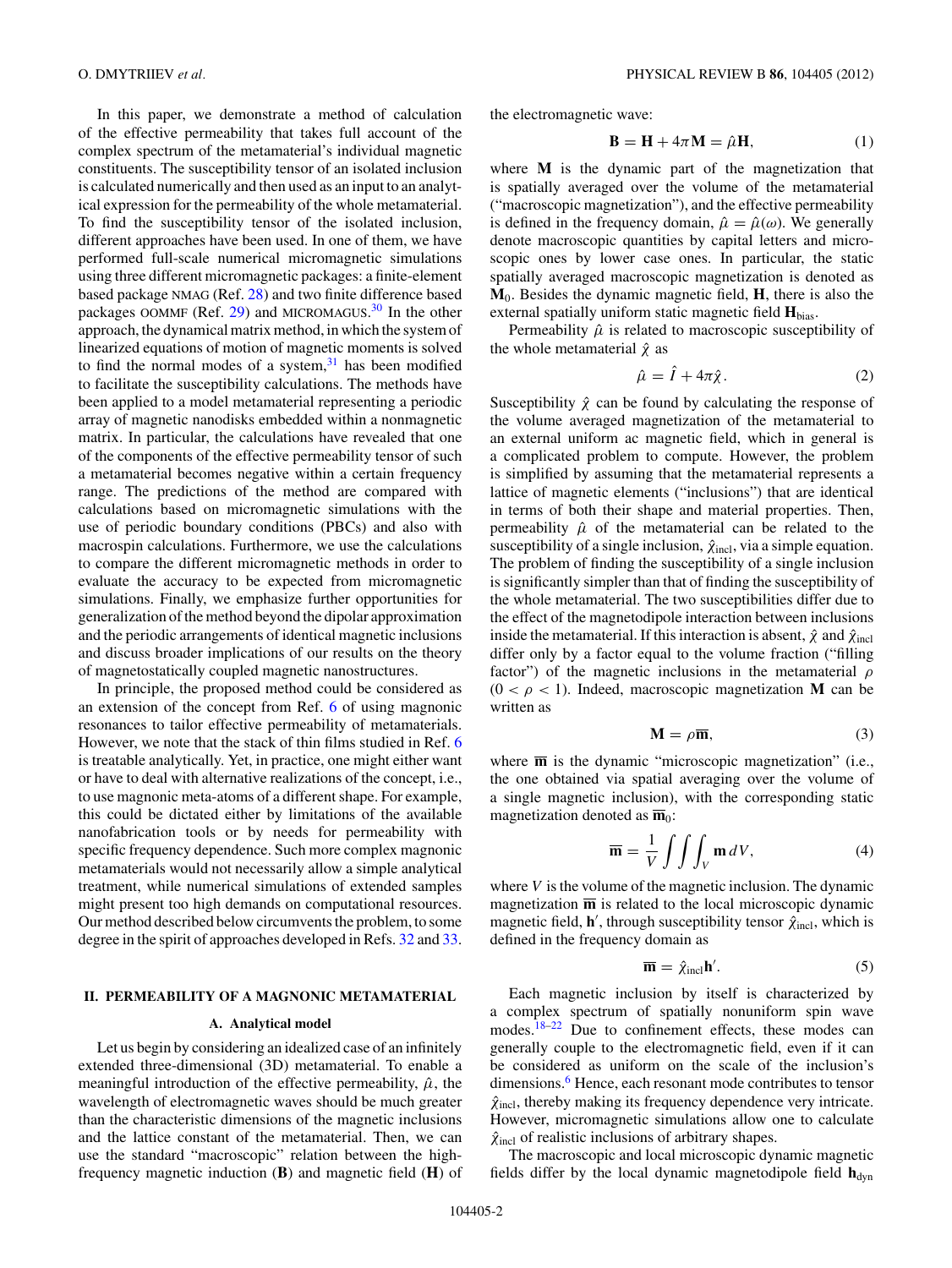<span id="page-2-0"></span>created by the dynamic magnetization of magnetic inclusions:

$$
\mathbf{h}' = \mathbf{H} + \mathbf{h}_{\text{dyn}}.\tag{6}
$$

Besides the dynamic magnetodipole field,  $h_{dyn}$ , there is a static magnetodipole field,  $h_{stat}$ , which is created by the static magnetization of the same inclusions. Similar to the dynamic part, local microscopic static magnetic field  $h'_0$  is given by

$$
\mathbf{h}'_0 = \mathbf{H}_{bias} + \mathbf{h}_{stat}.\tag{7}
$$

In the considered case of the electromagnetic wavelength that is much greater than the distance between inclusions, we can express the local magnetodipole field via a tensor,  $\hat{N}$ , that is analogous to the tensor of demagnetizing coefficients:

$$
\mathbf{h}_{\text{dyn}} = -4\pi \,\hat{N}\overline{\mathbf{m}}.\tag{8}
$$

Substituting Eqs.  $(2)$ – $(8)$  into Eq.  $(1)$ , we obtain the following general expression for effective permeability  $\hat{\mu}$ :

$$
\hat{\mu} = \hat{I} + 4\pi \rho \hat{\chi}_{\text{incl}} (\hat{I} + 4\pi \cdot \hat{N} \hat{\chi}_{\text{incl}})^{-1}.
$$
 (9)

For the trivial limiting case of noninteracting inclusions, one obtains

$$
\hat{\mu} = \hat{I} + 4\pi\rho \hat{\chi}_{\text{incl}},\tag{10}
$$

as expected. We note that the latter equation also applies to the case when the interaction has been included within  $\hat{\chi}_{\text{incl}}$ , as in some of the cases discussed below.

To illustrate the method outlined above, we evaluate the effective permeability of a metamaterial that consists of magnetic disks placed in nodes of a hexagonal lattice (Fig. 1). The distance between layers is taken to be much larger than the edge-to-edge separation between disks within each layer. Then, one can neglect the magnetodipole interaction between layers, and the metamaterial can therefore be considered as a stack of quasi-two-dimensional (2D) planes.

In the general case, dynamic magnetodipole field  $h_{\text{dyn}}$  inside the given inclusion depends on the spatial distributions of the dynamic magnetization (mode profiles) inside all other inclusions. We can obtain  $h_{dyn}$  using the multipole expansion method, i.e., by expanding the magnetodipole field created by each inclusion over the multipole moments of its dynamic magnetization configuration. For simplicity, in the present



FIG. 1. (Color online) The geometry of the metamaterial consisting of magnetic disks in a nonmagnetic matrix is shown. The disks are located in nodes of a hexagonal lattice. The disk diameter is  $d = 195$  nm, the in-plane edge-to-edge separation is  $b = 20$  nm, and the distance between the layers is  $c = 140$  nm which is much greater than disk thickness  $l = 5$  nm. The filling factor is  $\rho = 2.48\%$ .

paper, we restrict ourselves only to the first (dipolar) term in this expansion. Then,  $h_{dyn}$  can be expressed in terms of averaged magnetizations **m** only as

$$
\mathbf{h}_{\text{dyn}} = \sum_{\mathbf{R} \neq 0} \frac{3\mathbf{R}\left(\mathbf{p}_{\mathbf{m}}\mathbf{R}\right) - \mathbf{p}_{\mathbf{m}}\mathbf{R}^2}{\mathbf{R}^5},\tag{11}
$$

where  $\mathbf{p}_m = \overline{\mathbf{m}}V$  is the total dynamic magnetic moment of an inclusion and the summation is performed over all nodes of one hexagonal layer. The sum in Eq.  $(11)$  converges since we perform only a 2D summation.

In the framework of the dipolar approximation, the lattice of magnetic disks is effectively replaced by the lattice of magnetic moments  $p_m$  located at the centers of the disks. However, in contrast to the macrospin approximation, each magnetic moment  $\mathbf{p}_m$  here inherits the complex excitation spectrum of a single magnetic disk, both in terms of the frequencies and strength of the resonances. This approximation is valid when the energy of the interaction between disks is small enough (so that it can be considered as perturbation) and does not lead to the modification of the inclusion's ground state (i.e., for large distances between the disks). However, as the distance between the disks decreases, the profiles of some modes could be modified by the interaction, leading to significant changes in both the dynamic dipolar moments and frequencies of the modes, as observed in Ref. [34.](#page-9-0) This case requires a special consideration and shall therefore be considered in future publications.

In principle, magnetic moment  $\mathbf{p}_m$  in Eq. (11) could vary from one inclusion to another within collective magnonic modes of the metamaterial with a nonzero wave vector.<sup>[21](#page-9-0)</sup> However, in the case of an infinitely extended metamaterial considered here, only modes with the spatial dependence following that of the incident electromagnetic wave could be excited. The frequencies of the dominant modes for a single disk are in the range of tens of gigahertz,  $18,19$ which corresponds to electromagnetic waves in the centimeter wavelength range. The associated spatial variation of the phase of collective magnonic modes is extremely slow and therefore can be neglected. Hence, we limit the consideration to spatially uniform excitations of the metamaterial. Then, vector  $\mathbf{p}_m$  in Eq. (11) can be taken out of the sum, and, according to definition  $(8)$ , we can calculate tensor  $\hat{N}$  as

$$
N_{ij} = -\frac{V}{4\pi} \sum_{R \neq 0} \frac{3R_i R_j - \delta_{ij} R^2}{R^5}.
$$
 (12)

In contrast to the tensor of demagnetizing coefficients, whose trace is equal to unity, the trace of tensor  $\hat{N}$  here is equal to zero, since we do not take into account the magnetic moment at the point at which we calculate the magnetic field. Instead, magnetic interactions within each magnetic inclusion are taken into account in the full micromagnetic simulations described below. To calculate tensor  $\hat{N}$ , we note that any lattice site of a 2D hexagonal lattice is determined by vector

$$
\mathbf{R} = n_1 \mathbf{a}_1 + n_2 \mathbf{a}_2 = a \frac{\sqrt{3}}{2} n_2 \hat{\mathbf{e}}_x + a \big( n_1 + \frac{1}{2} n_2 \big) \hat{\mathbf{e}}_y, \qquad (13)
$$

where *a* is the lattice period (center-to-center separation between the disks). Substituting this into Eq.  $(12)$ , we calculate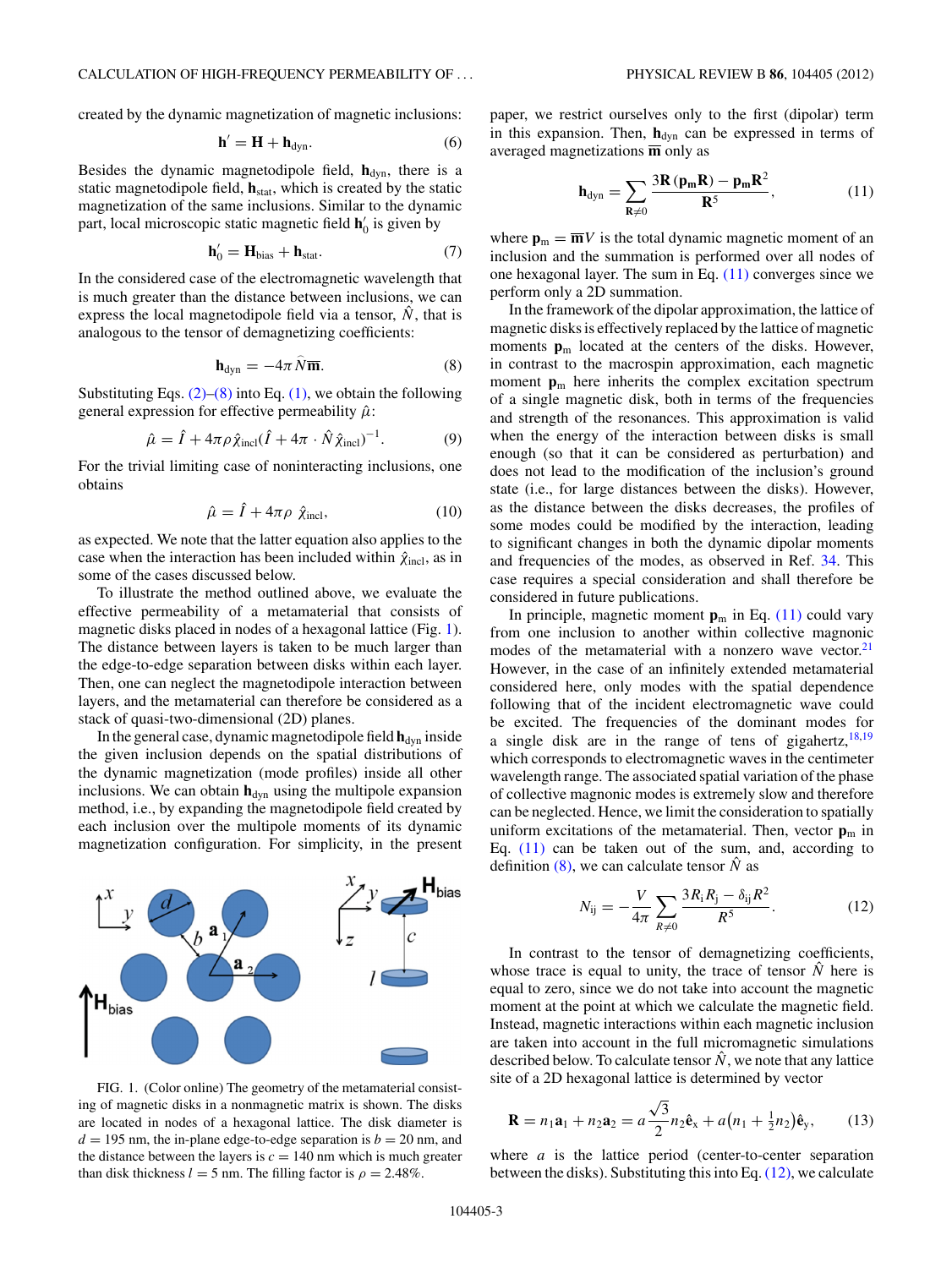<span id="page-3-0"></span> $\hat{N}$  numerically to yield

$$
\hat{N} = \begin{pmatrix} -\xi & 0 & 0 \\ 0 & -\xi & 0 \\ 0 & 0 & 2\xi \end{pmatrix},
$$
(14)

where  $\xi = \frac{0.44V}{a^3}$  and the summation in Eq. [\(12\)](#page-2-0) was performed for  $n_1, n_2$  each ranging from  $-1000$  to 1000, yielding an accuracy of  $\pm 0.0001$ .

In the numerical calculation of the susceptibility tensor of an isolated disk,  $\hat{\chi}_{\text{incl}}$ , one should take into account that, according to Eq. [\(7\),](#page-2-0) the local static magnetic field that is experienced by each magnetic inclusion within the metamaterial and which must therefore be used in the simulations differs from external field **H**bias applied to the metamaterial. The difference is equal to local static magnetodipole field **h**<sub>stat</sub> originating from the other magnetic inclusions. This means that, if we simulate the susceptibility of the isolated disk for the external field  $h'_0$ , the result obtained for the permeability of the metamaterial is valid for the applied field of

$$
\mathbf{H}_{bias} = \mathbf{h}'_0 - \mathbf{h}_{stat}.
$$
 (15)

The relation between the static interaction field and the static magnetization is the same as for their dynamical counterparts, so that we can follow Eq.  $(8)$  to write

$$
\mathbf{h}_{\text{stat}} = -4\pi \,\hat{N}\overline{\mathbf{m}}_0. \tag{16}
$$

### **B. Macrospin approximation: Individual inclusions**

In this subsection, we use the macrospin approximation to derive a simple analytical expression for susceptibility tensor  $\hat{\chi}_{\text{incl}}$  and corresponding permeability tensor  $\hat{\mu}$ . This result is subsequently compared with susceptibility tensor  $\hat{\chi}_{\text{incl}}$  calculated numerically. In the macrospin approximation, neglecting damping, the expression for  $\hat{\chi}_{\text{incl}}$  follows directly from the solution of the Landau-Lifshitz equation

$$
\frac{\partial \overline{\mathbf{m}}}{\partial t} = \gamma \left[ \mathbf{h}_{\text{eff}} \times (\overline{\mathbf{m}}_0 + \overline{\mathbf{m}}) \right],\tag{17}
$$

for an isolated inclusion (a nanodisk in our case) with the effective field

$$
\mathbf{h}_{\rm eff} = \mathbf{H}_{\rm bias} - 4\pi \hat{N}_{\rm disk} (\overline{\mathbf{m}}_0 + \overline{\mathbf{m}}) + \mathbf{h}'(t) \tag{18}
$$

where

$$
\hat{N}_{\text{disk}} = \begin{pmatrix} n_{||} & 0 & 0 \\ 0 & n_{||} & 0 \\ 0 & 0 & n_{\perp} \end{pmatrix}
$$
 (19)

is the tensor of demagnetizing coefficients for an isolated disk. For thin disks,  $n_{\perp} \gg n_{\parallel}$ , and when the aspect ratio (thickness to radius) of a disk tends to zero (thin-film limit), we have  $n_{\perp} \rightarrow 1$ ,  $n_{\parallel} \rightarrow 0$ . We find the following expression for susceptibility tensor  $\hat{\chi}_{\text{incl}}$ :

$$
\hat{\chi}_{\text{incl}} = \begin{Bmatrix} 0 & 0 & 0 & 0 \\ 0 & \frac{\omega_M \left[\omega_H + (n_L - n_{||})\omega_M\right]}{4\pi \left(\omega_0^2 - \omega^2\right)} & -\frac{i\omega_M\omega}{4\pi \left(\omega_0^2 - \omega^2\right)} \\ 0 & \frac{i\omega_M\omega}{4\pi \left(\omega_0^2 - \omega^2\right)} & \frac{\omega_H\omega_M}{4\pi \left(\omega_0^2 - \omega^2\right)} \end{Bmatrix}, \quad (20)
$$

where  $\omega$  is the frequency of the incident electromagnetic wave,  $\omega_H = \gamma H_{\text{bias}}$ ,  $\omega_M = \gamma 4 \pi M$ , and

$$
\omega_0^2 = \omega_H[\omega_H + (n_\perp - n_\parallel)\omega_M] \tag{21}
$$

is the frequency of the uniform mode of an isolated inclusion (nanodisk). Using Eq.  $(9)$ , we then find the following expression for  $\hat{\mu}$ :

$$
\hat{\mu} = \begin{Bmatrix} 1 & 0 & 0 \\ 0 & 1 + \frac{\rho \omega_M \cdot [\omega_H + (n_{\perp} - n_{\parallel} + 2\xi)\omega_M]}{\Omega_{\text{dyn}}^2 - \omega^2} & -\frac{i\rho \omega_M \omega}{\Omega_{\text{dyn}}^2 - \omega^2} \\ 0 & \frac{i\rho \omega_M \omega}{\Omega_{\text{dyn}}^2 - \omega^2} & 1 + \frac{\rho \omega_M \cdot (\omega_H - \xi \omega_M)}{\Omega_{\text{dyn}}^2 - \omega^2} \end{Bmatrix},
$$
\n(22)

where

$$
\Omega_{\text{dyn}}^2 = \omega_0^2 - \xi \omega_{\text{M}} [\omega_{\text{M}} (n_{\perp} - n_{\parallel} + 2\xi) - \omega_{\text{H}}] \tag{23}
$$

is the frequency of the uniform mode of the metamaterial calculated taking into account only the internal dynamic magnetodipole field produced by the lattice of magnetic nanoparticles.

Using Eqs.  $(21)$  and  $(23)$ , we can find the shift of the frequency of the uniform mode of the metamaterial with respect to the frequency of an isolated inclusion that is only due to the internal dynamic magnetodipole field produced by the lattice of magnetic inclusions:

$$
\Delta\Omega_{\rm dyn} \approx -\frac{\xi}{2} \cdot \frac{\omega_{\rm M}[\omega_{\rm M}(n_{\perp} - n_{\parallel} + 2\xi) - \omega_{\rm H}]}{\omega_0}.
$$
 (24)

This shift is negative if  $(n_{\perp} - n_{\parallel} + 2\xi)\omega_M > \omega_H$ , which is usually the case for magnetic fields that are smaller than 4*πM*.

To take into account not only the dynamic but also static magnetodipole field produced by the other inclusions within the array, we should substitute  $\omega_H$  by  $\omega_H + \xi \omega_M$  in Eqs. (22) and (23). In Eq. (22), frequency  $\Omega_{dyn}$  is then replaced by the uniform resonance frequency of the metamaterial,  $\Omega_0$ , that takes into account both dynamic and static internal magnetodipole fields and is given by

$$
\Omega_0^2 = \omega_H [\omega_H + (n_\perp - n_\parallel + 3\xi)\omega_M].
$$
 (25)

The total frequency shift relative to an isolated inclusion is

$$
\Delta\Omega \approx \frac{3\xi}{2} \frac{\omega_{\rm M}\omega_{\rm H}}{\omega_0},\tag{26}
$$

i.e., is positively defined, provided that both the dynamic and static internal magnetodipole fields within the array are taken into account.

#### **C. Macrospin approximation: Array of inclusions**

Alternatively, the same result can be obtained by applying the macrospin approximation to calculate the susceptibility of the entire 2D array of inclusions. Indeed, we have assumed that all inclusions are identical and therefore precess in phase when subject to a uniform dynamic magnetic field. This allows us to consider the dynamic magnetodipole field directly in the effective magnetic field in the Landau-Lifshitz equation

$$
\mathbf{h}_{\text{eff}} = \mathbf{H}_{\text{bias}} - 4\pi \hat{N} \overline{\mathbf{m}}_0 - 4\pi \hat{N}_{\text{disk}} (\overline{\mathbf{m}}_0 + \overline{\mathbf{m}}) + \mathbf{H}(t) - 4\pi \hat{N} \overline{\mathbf{m}}
$$
  
=  $\mathbf{H}_{\text{bias}} - 4\pi \hat{N}_{\text{tot}} (\overline{\mathbf{m}}_0 + \overline{\mathbf{m}}) + \mathbf{H}(t),$  (27)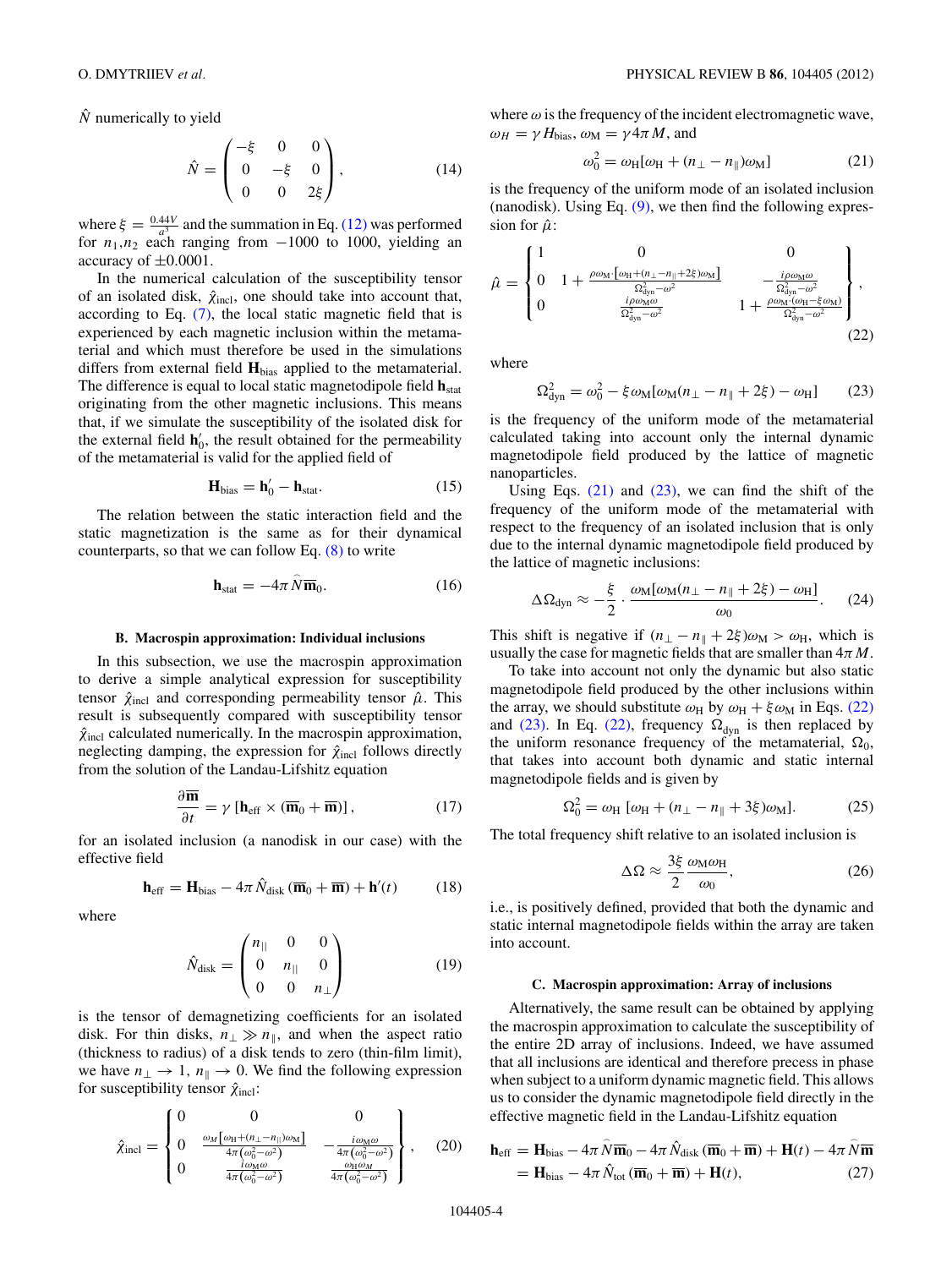<span id="page-4-0"></span>where  $\hat{N}_{\text{tot}} = \hat{N}_{\text{disk}} + \hat{N}$  is the tensor of demagnetizing coefficients of the entire array, including the disk in which the magnetic field is calculated. In the limiting case of an infinite decrease of both the lattice constant, *a*, and the disk diameter, tensor  $\hat{N}_{\text{tot}}$  reduces to that of a thin ferromagnetic film since tensor  $\hat{N}$  tends to zero.

Equation  $(27)$  differs from Eq.  $(18)$  only by notations. Thus, we can write for the susceptibility of the array (excluding the empty space between magnetic inclusions),  $\hat{\chi}_{\text{array}}$ , an expression that is analogous to Eq. [\(20\):](#page-3-0)

$$
\hat{\chi}_{\text{array}} = \begin{Bmatrix} 0 & 0 & 0 & 0 \\ 0 & \frac{\omega_M \left[\omega_H + (n_{\perp} - n_{\parallel} + 3\xi)\omega_M\right]}{4\pi \left(\omega_0'^2 - \omega^2\right)} & -\frac{i\omega_M\omega}{4\pi \left(\omega_0'^2 - \omega^2\right)} \\ 0 & \frac{i\omega_M\omega}{4\pi \left(\omega_0'^2 - \omega^2\right)} & \frac{\omega_H\omega_M}{4\pi \left(\omega_0'^2 - \omega^2\right)} \end{Bmatrix}, \quad (28)
$$

where

$$
{\omega'_0}^2 = \omega_H[\omega_H + (n_\perp - n_\parallel + 3\xi)\omega_M] = \Omega_0^2. \tag{29}
$$

Using Eq. [\(10\),](#page-2-0) we then find the following expression for  $\hat{\mu}$  in the macrospin approximation for the array

$$
\hat{\mu} = \begin{Bmatrix} 1 & 0 & 0 \\ 0 & 1 + \frac{\rho \omega_M \left[\omega_H + (n_1 - n_1 + 3\xi)\omega_M\right]}{\omega_0^{\prime 2} - \omega^2} & -\frac{i\rho \omega_M \omega}{\omega_0^{\prime 2} - \omega^2} \\ 0 & \frac{i\rho \omega_M \omega}{\omega_0^{\prime 2} - \omega^2} & 1 + \frac{\rho \omega_H \omega_M}{\omega_0^{\prime 2} - \omega^2} \end{Bmatrix} . \quad (30)
$$

Equation  $(30)$  is equivalent to Eq.  $(22)$ , provided that the substitution of  $\omega_H$  by  $\omega_H + \xi \omega_M$  has been performed in the latter. The calculation described in this section is analogous to the use of PBCs in micromagnetic simulations, as discussed below (with the important difference that the dipolar interaction between inclusions is taken into account in the latter in a more rigorous way). Hence, the equivalence of the approaches used in Secs. [II B](#page-3-0) and [II C](#page-3-0) can also be interpreted as equivalence in the macrospin limit of the method based on the calculation of the susceptibility of a single inclusion (the main method proposed in this paper) and that based on the use of PBCs (the method that we use to test the proposed one).

# **III. MICROMAGNETIC CALCULATION OF THE SUSCEPTIBILITIES OF AN ISOLATED INCLUSION AND A 2D ARRAY OF INCLUSIONS**

The effective permeability of a metamaterial formed by a periodic array of magnetic inclusions can be obtained either directly from its susceptibility using Eq. [\(2\),](#page-1-0) or from the susceptibility of an isolated inclusion using Eq. [\(9\).](#page-2-0) From the point of view of micromagnetic calculations, the latter calculation is significantly simpler, takes less computational power, and can be performed using a greater variety of micromagnetic methods. The latter are well developed, and we will show below that the results obtained with the three particular micromagnetic codes and with the dynamic matrix method agree for our case to within 2.7%.

There are two ways to calculate the susceptibility of the whole metamaterial using micromagnetic simulations. The first one is to simulate dynamic response of a sample that is large enough to be considered as effectively infinite. In this way, one could, in principle, obtain collective magnonic excitations with all possible values of the wave vector.

However, the method would require enormous computational power. The calculation of the effective permeability requires one to consider collective excitations formed by in-phase motion of meta-atoms, i.e., with the collective wave vector of zero. The response corresponding to such excitations can be calculated by a different approach. Namely, we can perform micromagnetic simulations for a relatively small array to which PBCs are applied in order to annihilate the influence of the array's edges. PBCs are realized differently in different micromagnetic packages (such as NMAG, MICROMAGUS, or OOMMF). However, the results obtained using the different packages have never been compared before. Hence, such a comparison should be carried out in order to estimate the reliability of this approach.

# **A. Simulations of the susceptibility of an isolated disk**

To calculate the susceptibility tensor  $\hat{\chi}_{\text{incl}}$  of an isolated inclusion, we have used two different methods. In the first of them, we have performed full-scale numerical micromagnetic calculations, in which the Landau-Lifshitz-Gilbert (LLG) equation<sup> $\frac{7}{1}$ </sup> is solved numerically in the time domain and the result is then Fourier transformed into the frequency domain. The second method is the dynamic matrix method (DMM), which in its initial form uses the diagonalization of the matrix computed from second derivatives of the system's energy, which is analogous to solving the linearized LLG equation.<sup>30</sup> In both methods,  $\hat{\chi}_{\text{incl}}$  is calculated using its frequency domain definition

$$
(\hat{\chi}_{\text{incl}})_{ij}(\omega) = \frac{\bar{m}_i(\omega)}{h'_j(\omega)},
$$
\n(31)

where  $\bar{m}_i(\omega)$  is the Fourier transform of the *i*th component of the magnetization (spatially averaged over the volume of the inclusions) and  $h'_{j}(\omega)$  is the Fourier transform of the *j*th component of the external dynamic magnetic field.

The geometrical and magnetic parameters used in the calculations are listed in Table I. A local magnetic field  $h'_0$ of 1 kOe is applied in the disk plane along the *x* direction. From Eq. [\(16\),](#page-3-0) the static local magnetic field for the filling factor of  $\rho = 2.48\%$  is  $h_{\text{stat}} = 67$  Oe. Hence, the calculation corresponds to the external magnetic bias field applied to the metamaterial  $H_{bias} = 933$  Oe.

#### *1. Micromagnetic simulations*

In simulations performed by all packages the disk-shaped nanoelement was excited by a short transient magnetic field of the same temporal form, and the instantaneous spatially

TABLE I. The geometrical and magnetic parameters used in the calculations are listed.

| Parameter                           | Value                     |
|-------------------------------------|---------------------------|
| Disk diameter $(d)$                 | $195 \text{ nm}$          |
| Disk thickness $(l)$                | $5 \text{ nm}$            |
| Saturation magnetization $(M)$      | 800 G                     |
| Exchange constant $(A)$             | $1.3 \mu$ erg/cm          |
| Gilbert damping constant $(\alpha)$ | 0.01                      |
| Gyromagnetic ratio $(\gamma)$       | $2\pi \times 2.8$ GHz/kOe |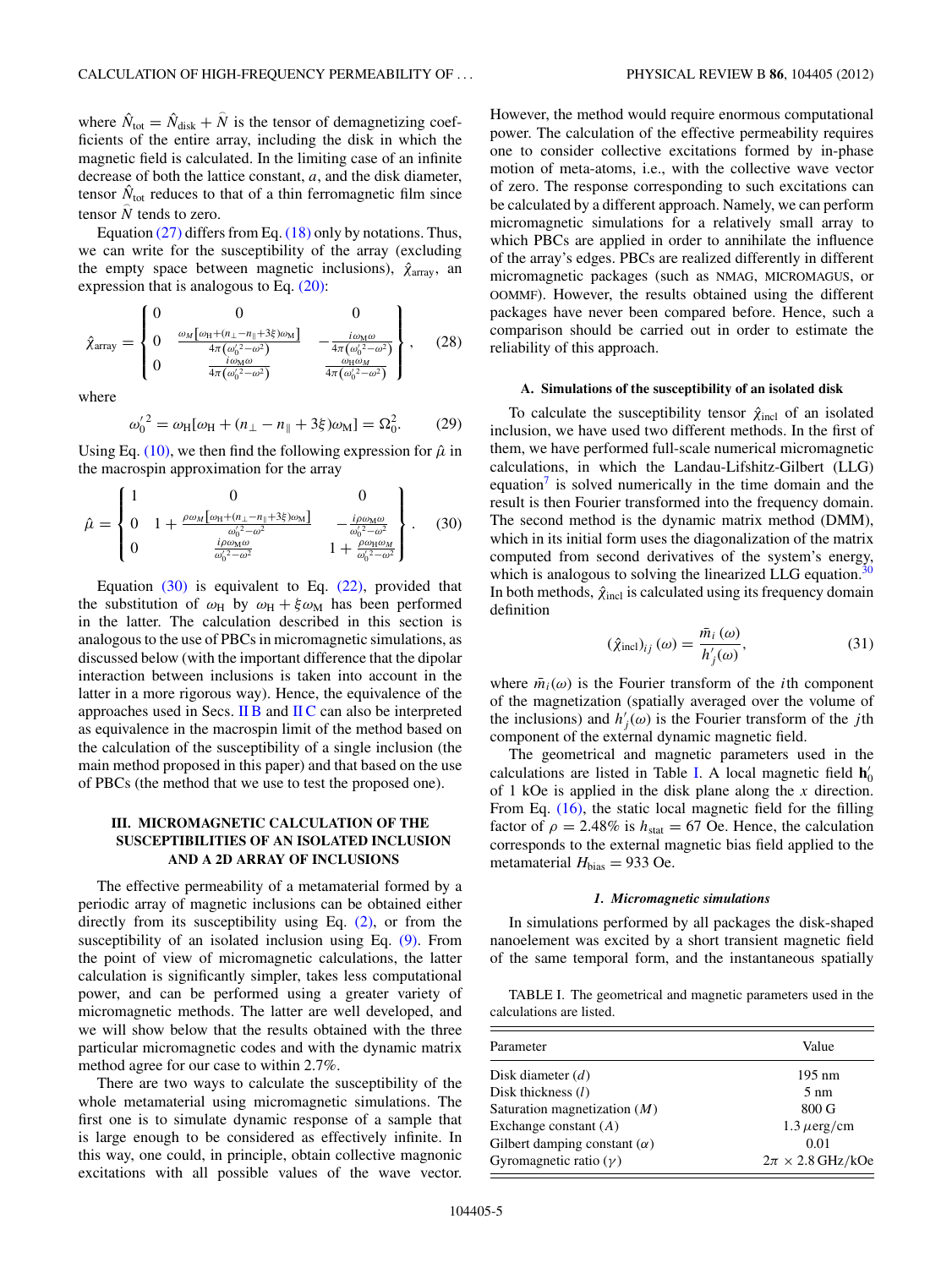averaged magnetization was recorded every 10 ps over the time interval of 10.24 ns. However, the discretization cell size was different in simulations performed using different packages. In OOMMF, a uniform discretization into cells with dimensions of  $1 \times 1 \times 5$  nm<sup>3</sup> was used, without the use of the edge correction algorithm. In MICROMAGUS, the cell size was  $2 \times 2 \times 5$  nm<sup>3</sup>, while the magnetization of the edge cells was additionally reduced according to the volume fraction of the cells within a circle of the nanodisk radius. We note in passing that this procedure is different from the gradual reduction of the edge cell magnetization towards the element edge applied in Ref. [35.](#page-9-0) The latter procedure leads to a reduction of magnetic charges at and associated reduction of the demagnetizing field near the edges perpendicular to the applied magnetic field, thereby increasing the edge mode frequency.<sup>35,36</sup> The main effect of the magnetization reduction used in MICROMAGUS (which is applied only to those cells which are crossed by the curved element boundary) is a more adequate representation of the nanodisk border. Due to the ability of the finite-element packages to use site-dependent meshes, in NMAG we could use an irregular mesh: small elements with the size of ∼0.5 nm near the edges and larger elements with the typical sizes of ∼2 nm at the center of the disk. It was also checked that further decrease of the cell size did not lead to significant changes in the calculated susceptibility.

To solve the LLG equation, in MICROMAGUS we have used the Bogacki-Shampine version of the Runge-Kutta-23 method, which enables the integration step size control to achieve the required dynamical accuracy (in our case, we have set the accuracy to 10−<sup>6</sup> and checked that further accuracy improvement did not change the final result). In NMAG, we have used the second-order backward differentiation formula (BDF) as implemented by the SUNDIALS package. $37$  The preconditioned Newton method is used to solve the implicit formula (these are the default settings in NMAG).

The excitation field  $h'_0$  was taken in the form of the "sinc" function and applied along corresponding coordinate axes, in order to obtain various components of  $\hat{\chi}_{\text{incl}}$ :

$$
\mathbf{h}' = h_{\text{max}} \frac{\sin \left[ 2\pi f_0(t - t_0) \right]}{2\pi f_0(t - t_0)},
$$
\n(32)

where amplitude  $h_{\text{max}}$  is 10 Oe, cut-off frequency  $f_0$  is 30 GHz, and  $t_0 = 10/2 f_0$  ns. The pulse form given by Eq. (32) has a constant power spectrum up to cut-off frequency  $f_0$ . This feature assures that all system eigenmodes with frequencies  $f < f_0$  are excited with an approximately constant "strength."

## *2. Modified dynamical matrix method*

The dynamical matrix method allows one to study spin wave modes of a magnetic particle of arbitrary shape and nonuniform equilibrium magnetization state, taking into account the external field, magnetic anisotropies, and the magnetodipole and exchange interactions.<sup>31</sup> In the present work, the original version of the method has been modified by including two additional terms: an external magnetic excitation at fixed frequency and the Gilbert damping. Thereby, the mathematical problem is changed from a generalized eigenvalue problem to a nonhomogeneous linear system. Assuming that the magnetic particle is discretized into *N* identical interacting cells, and that the uniform normalized magnetization in each cell **m***<sup>i</sup>* is represented by polar and azimuthal angles  $\theta_i$  and  $\varphi_i$ , the equations of motion in the linear regime in the frequency domain become

$$
\left(\hat{H} + \frac{M_S \omega}{\gamma} \hat{A}\right) \mathbf{v} = M_S \mathbf{w},\tag{33}
$$

where  $\hat{H}$  is the Hessian matrix of the system, i.e., the matrix of second partial derivatives of the energy calculated in the ground state. Matrix  $\hat{A}$  is given by

$$
\hat{A} = \begin{pmatrix}\ni\alpha\sin^2\varphi_1 & -i\sin\varphi_1 & 0 & 0 & \cdots \\
i\sin\varphi_1 & i\alpha & 0 & 0 & \cdots \\
0 & 0 & i\alpha\sin^2\varphi_2 & -i\sin\varphi_2 & \cdots \\
0 & 0 & i\sin\varphi_2 & i\alpha & \cdots \\
\cdots & \cdots & \cdots & \cdots & \cdots\n\end{pmatrix},
$$
\n(34)

**v** is the vector of the magnetization fluctuations (variables),

$$
\mathbf{v} = \begin{pmatrix} \delta \theta_1 \\ \delta \varphi_1 \\ \vdots \\ \delta \theta_N \\ \delta \varphi_N \end{pmatrix}, \tag{35}
$$

and vector **w** in the right-hand side is

$$
\mathbf{w} = \begin{pmatrix} \mathbf{h}' \cdot \frac{\partial \mathbf{m}_1}{\partial \theta_1} \\ \mathbf{h}' \cdot \frac{\partial \mathbf{m}_1}{\partial \varphi_1} \\ \vdots \\ \mathbf{h}' \cdot \frac{\partial \mathbf{m}_1}{\partial \theta_N} \\ \mathbf{h}' \cdot \frac{\partial \mathbf{m}_1}{\partial \varphi_N} \end{pmatrix} .
$$
 (36)

The new terms with respect to the original formulation (Ref. [31\)](#page-9-0) are the nonhomogeneous term **w** and the diagonal elements in  $\hat{A}$ . Here,  $h'$  is the homogeneous external field oscillating at frequency *ω* as discussed above. The linear system of Eq.  $(33)$  can be solved for any frequency, and corresponding average magnetization  $\overline{\mathbf{m}} = \mathbf{M}_\text{S} \sum_i \mathbf{m}_i / N$  is then used to find the susceptibility defined by Eq. [\(31\).](#page-4-0)

For the numerical solution of Eq.  $(33)$ , we used an iterative method. Finding the solution of a large, complex, non-Hermitian system of linear algebraic equations is a difficult task, especially close to singular points, corresponding to frequencies of self-oscillations of the magnetic particle. An iterative method allows one to use the result obtained at a given frequency as the initial value for the search of the solution at the next frequency, thereby reducing the convergence time. We have chosen the biconjugate gradient squared method with stabilization.<sup>38</sup> This method refers the matrix of the system only through its multiplication by a vector, or the multiplication of its transpose conjugate by a vector, so that we can easily exploit the symmetries of matrices  $\hat{H}$ (real, symmetric) and  $\hat{A}$  (sparse, tridiagonal) for an efficient implementation of the algorithm.

The susceptibility of the isolated disk-shaped nanoelement has been calculated using a uniform discretization into cells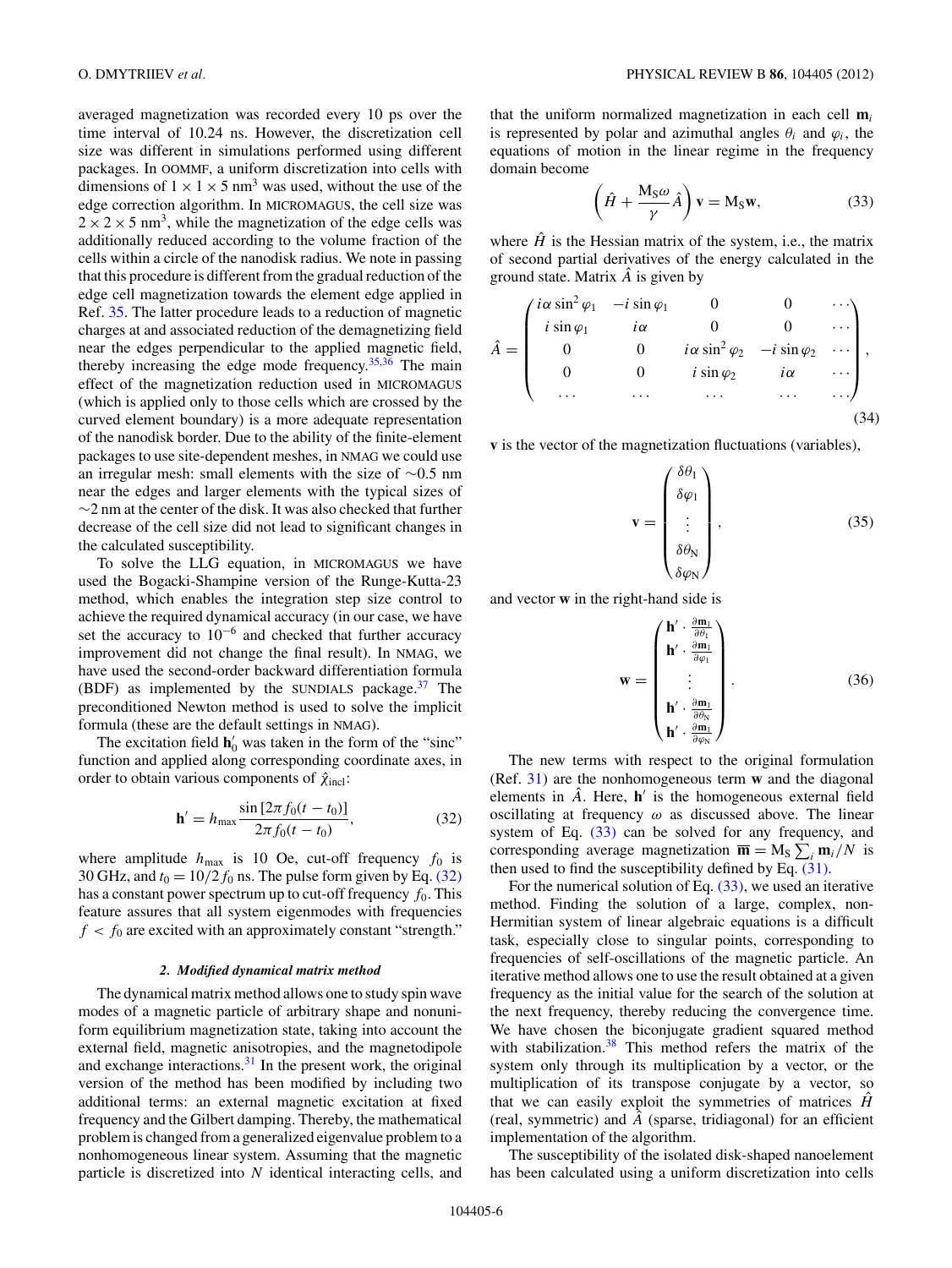<span id="page-6-0"></span>with dimensions of  $3 \times 3 \times 5$  nm<sup>3</sup>. Albeit larger than that used for the other methods, this cell size allows us to reduce the number of independent variables in the numerical problem to a manageable size. In fact, despite the unquestionable advantages of the iterative method chosen for solving the complex system of equations, its convergence is not guaranteed, in particular failing when the number of variables is too large.

# **B. Micromagnetic simulations using periodic boundary conditions**

To calculate the susceptibility tensor  $\hat{\chi}$  from simulations with PBCs, we have used two micromagnetic codes: NMAG and MICROMAGUS. We have performed the simulations with the unit cell of two magnetic disks and PBCs. PBCs are realized differently in different micromagnetic packages. The underlying aim is, however, always the same: to reduce the effect of the finite size, i.e., by modifying the internal field in a finite array so that the array can be treated as a part of an infinite one. The susceptibility  $\hat{\chi}$  is again calculated using Eq. [\(31\).](#page-4-0)

In NMAG, PBCs are realized through the possibility to create a finite number of virtual copies of the simulated object<sup>39</sup> (two disks in our case). The magnetization dynamics in every virtual copy repeats the one in the simulated object. The magnetization dynamics in the simulated object is simulated taking into account both static and dynamic magnetodipole fields produced by the virtual copies. In the NMAG simulations reported here, we created as many virtual copies as was necessary to obtain a virtual array of  $7 \times 5$  disks, which corresponds to the virtual sample size of <sup>∼</sup>1.5 <sup>×</sup> 1.7 *<sup>μ</sup>*m2. Furthermore, we have checked that a further increase of the size of the virtual array to  $11 \times 7$  or  $\sim$ 2.3  $\times$  2.4  $\mu$ m<sup>2</sup> leads only to an insignificant increase of the frequency by 0.016 GHz.

In MICROMAGUS, PBCs are taken into account using the rigorous Ewald method for the magnetodipole interaction, developed by the package authors initially for a 2D lattice of point dipoles $40$  and extended later to the case of a system discretization by finite rectangular prisms. $41$  For this reason, the simulation area used by MICROMAGUS includes only one elementary lattice cell of two nanodisks.

### **IV. RESULTS AND DISCUSSION**

In Fig. 2, four components of the permeability tensor of the metamaterial calculated using Eq. [\(9\)](#page-2-0) are presented. The blue solid lines, dashed red lines, green open dots, and black filled dots show the permeability calculated using OOMMF, NMAG, MICROMAGUS, and DMM, respectively. For the in-plane edge-to-edge separation  $b = 20$  nm assumed in the calculations and the interlayer distance  $c = 140$  nm, the filling factor of the magnetic material is  $\rho = 2.48\%$ . One can clearly see the contributions from the two main resonances of the nanodisk (meta-atoms) into the effective permeability tensor of the metamaterial. The first (lower frequency) resonance corresponds to the edge mode. $36$  This mode does not have nodal lines. The second resonance corresponds to the first bulk mode with two nodal lines perpendicular to the direction of the bias field. The bias magnetic field of  $H_{bias} = 933$  Oe is applied in the plane of the metamaterial layers along the *x* axis



FIG. 2. (Color online) The real (a) and imaginary (b) parts of four components of effective permeability tensor  $\mu$  calculated using Eq. [\(9\)](#page-2-0) are shown as functions of the frequency for the metamaterial depicted in Fig. [1.](#page-2-0) External magnetic field  $H_{bias} = 933$  Oe is applied in the plane of the layers along the horizontal line. The blue solid lines, dashed red lines, green open dots, and black filled dots show the permeability calculated using OOMMF, NMAG, MICROMAGUS, and DMM, respectively. The insets show the distribution of the normalized magnetization component orthogonal to the applied field in the ground state in a single nanodisk; the spatial profiles of the mode amplitude (top) and phase (bottom) for the two dominant modes of a single nanodisk.

(i.e., horizontally) in Fig. 2 with the mode profiles<sup>[42](#page-10-0)</sup> shown in the insets of the figure. The inset also shows the distribution of the normalized magnetization component orthogonal to the applied field in the ground state in the single nanodisk. This picture shows that the applied field is sufficiently large to achieve an almost saturated equilibrium magnetization state of the sample. For this reason, the real part of the *xx* component of the effective permeability differs insignificantly from unity and the *xy*, *yx*, *xz*, and *zx* components are almost zero, with the latter differences being due to small ground state nonuniformities caused by the strong demagnetizing field near the edges of metamaterial constituents. Hence, these components are not displayed in Fig. 2. The *yy* and *zz* components differ in magnitude by more than seven times. This difference is due to the ellipticity of the precession (caused by the demagnetizing field of the thin nanodisk), with the in-plane oscillation amplitude being much greater than that of the out-of-plane oscillation. When studying metamaterials,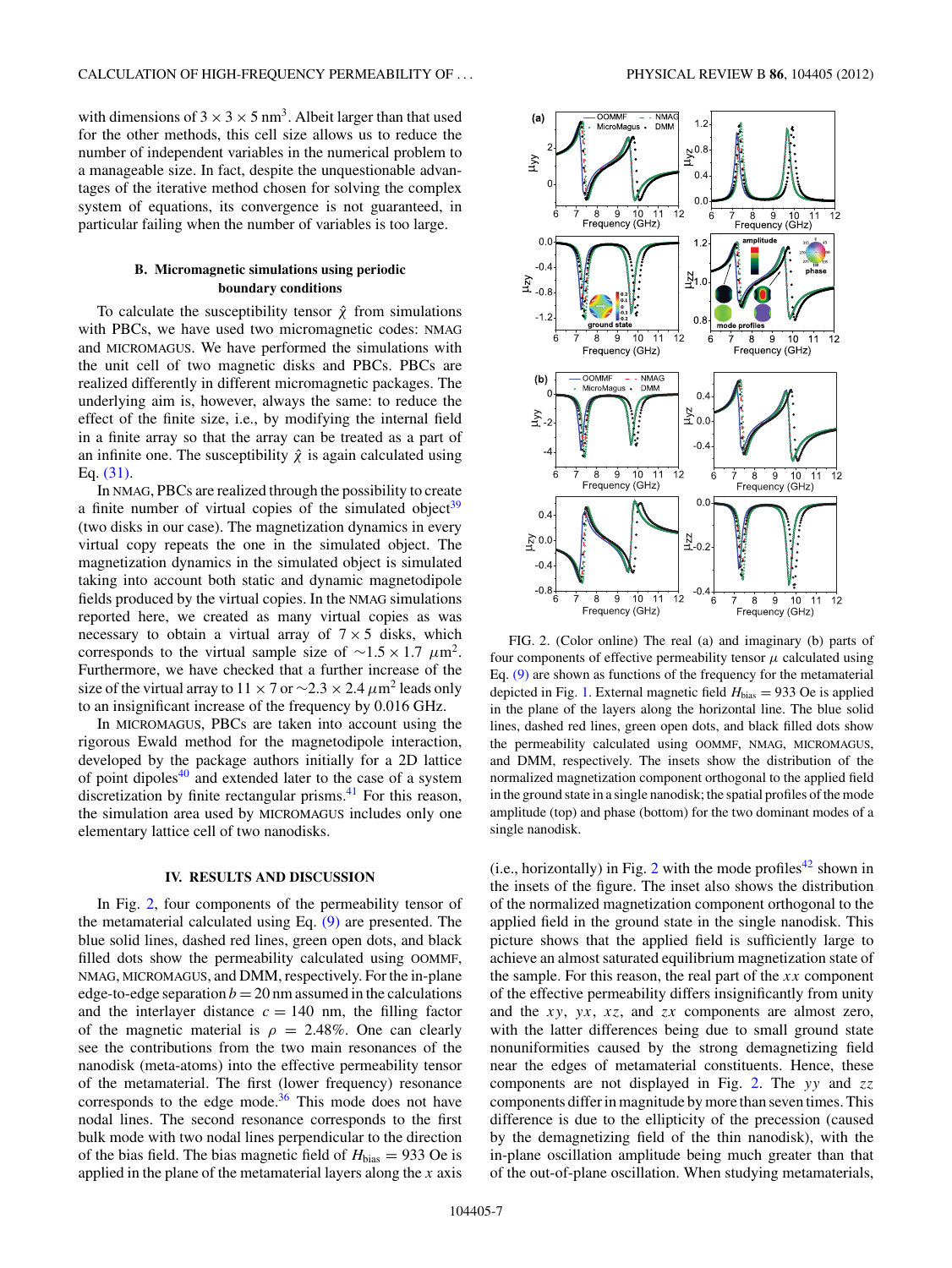TABLE II. The resonant frequencies of the two dominant modes of an isolated nanodisk obtained by different micromagnetic packages and the DMM.

| Package           | Edge mode (GHz) | Bulk mode (GHz) |  |
|-------------------|-----------------|-----------------|--|
| <b>OOMMF</b>      | 7.35            | 9.82            |  |
| <b>NMAG</b>       | 7.49            | 9.83            |  |
| <b>MICROMAGUS</b> | 7.55            | 9.82            |  |
| <b>DMM</b>        | 7.46            | 10.05           |  |

frequency domains in which negative values of the effective permeability can be achieved are especially important, due to the possibility of realizing negative refraction.<sup>[6](#page-9-0)</sup> As shown in Fig. [2,](#page-6-0) the *yy* component of the effective permeability becomes negative near both resonant frequencies at the particular value of the filling factor.

As one can see from Fig. [2,](#page-6-0) all three micromagnetic packages and the DMM yield very similar results for the frequency dependence of the permeability tensor components. To compare the results given by the different methods quantitatively, Table II summarizes the frequencies of the permeability resonances corresponding to the two dominant modes of the corresponding isolated nanodisk (meta-atom). For the edge mode (the lowest-frequency mode), the greatest discrepancy is observed between predictions of OOMMF and MICROMAGUS, with the difference of 0.2 GHz or about 2.7% of the average edge mode frequency. The difference is most likely to result from the different discretization methods of the disk edges used in the calculations by the different packages. Indeed, the edge mode is strongly localized near the disk edges, where the internal magnetic field varies significantly over distances of a couple of nanometers from the edges. So, the discretization method and the treatment of the magnetodipole field created by the edge cells play an important role for the edge mode.<sup>43</sup> In particular, we found that for the studied sample the frequency of the edge mode decreased in NMAG, increased in OOMMF, and remained nearly constant in MICROMAGUS as the cell size of the underlying mesh decreased. In NMAG and OOMMF, we have checked that a decrease of the cell size beyond that used in the calculations reported here does not lead to significant changes in the calculated resonant frequencies.

For the bulk mode (the higher-frequency mode), all three micromagnetic packages give identical predictions. This result is expected, because the mode occupies predominantly the inner region of the disk, so that the details of the edge discretization play a minor role. The DMM predicts a value that is 0.23 GHz (or about 2.3% of the average bulk mode frequency) larger than that predicted by the micromagnetic packages. The difference is probably due to the larger cell size used in the DMM calculations, which makes the representation of the mode with oscillations less accurate. The iterative algorithm used in this case for solving the general, complex, linear system involved in the DMM may also have a role, introducing numerical errors (for this algorithm an error around 1% is quite possible). More information on the influence of the mesh sizes on different modes in confined magnetic elements can be found, e.g., in Ref. [43.](#page-10-0)

The resonant frequencies in the permeability of the metamaterial are shifted by about  $\Delta\Omega \approx 0.17$  GHz relative to those of the corresponding spin wave modes of an isolated nanodisk. As discussed for the macrospin calculations, the shift contains two competing contributions of the dynamic and static magnetodipole fields. The contribution from the dynamic fields is negative and has been estimated by a straight application of Eq.  $(9)$  to the susceptibility of the nanodisk, as about  $\Delta\Omega_{\text{dyn}} \approx -0.12$  GHz, varying insignificantly for the different modes and packages. The effect of the increase of the static internal field by 67 Oe has been estimated by calculating the mode frequencies for an isolated nanodisk at  $H_{bias}$  = 933 Oe and 1 kOe, to result in an increase of the frequency by about  $\Delta\Omega_{\text{stat}} = 0.29$  GHz. Therefore, dynamic and static magnetodipole fields within the array lead to frequency shifts of opposite signs, and together they lead to the observed net increase of the resonant frequencies of the metamaterial of about 0.17 GHz.

Let us compare the results of the full micromagnetic calculations and those obtained using the macrospin approximation. The frequency of the only resonance predicted for the metamaterial by the macrospin model is calculated using Eq.  $(25)$  and the parameter values given in Table [I](#page-4-0) to yield  $\Omega_0 = 9.02$  GHz. The value is about 1 GHz lower and about 1.5 GHz higher than the frequencies of the bulk and edge modes, respectively, as obtained from the micromagnetic calculations. Furthermore, the macrospin model predicts a total shift [Eq. [\(26\)\]](#page-3-0) of  $\Delta\Omega \approx 0.08$  GHz, which includes a contribution due to the dynamic magnetodipole field [Eq. [\(24\)\]](#page-3-0) of  $\Delta\Omega_{\text{dyn}} \approx -0.27$  GHz. Perhaps expectedly, the results demonstrate the failure of the macrospin approximation to predict the microwave permeability and, more generally, dynamic magnetic properties of magnonic metamaterials composed of nonellipsoidal magnetic inclusions. In contrast, the proposed method based on full micromagnetic calculations allows us to take into account contributions of all eigenmodes of constituent magnetic inclusions of a nonellipsoidal shape to the effective permeability. Yet, the semianalytical nature of the micromagnetic model allows us to compare the contributions of dynamic and static magnetodipole fields to the observed frequency dependence of the permeability.

Figure [3](#page-8-0) shows the *zz* component of the effective permeability tensor calculated from Eq.  $(10)$  with the susceptibility tensor calculated from micromagnetic simulations performed using PBCs as explained in Sec. [III](#page-4-0) B. For comparison, we also show the permeability of the metamaterial consisting of noninteracting magnetic disks based on the susceptibility of a single disk calculated by NMAG and MICROMAGUS, respectively. Thereby Fig. [3](#page-8-0) demonstrates the effect of the interaction between metamaterial constituents on the resonant modes of the metamaterial. Table [III](#page-8-0) shows the frequency shifts of the dominant modes of the metamaterial calculated using Eqs.  $(9)$  and  $(10)$  with respect to the frequencies of the corresponding modes of an isolated nanodisk (open boundary conditions). The frequency shifts predicted by the two packages in simulations with PBCs [Eq. [\(10\)\]](#page-2-0) differ by 0.04 GHz for the edge mode and 0.1 GHz for the bulk mode, while the application of Eq.  $(9)$  to the simulation results for an isolated disk yielded nearly identical values for the bulk mode and a difference of 0.03 GHz for the frequency of the edge mode. The difference between the two micromagnetic packages in simulations with PBCs is insignificant given the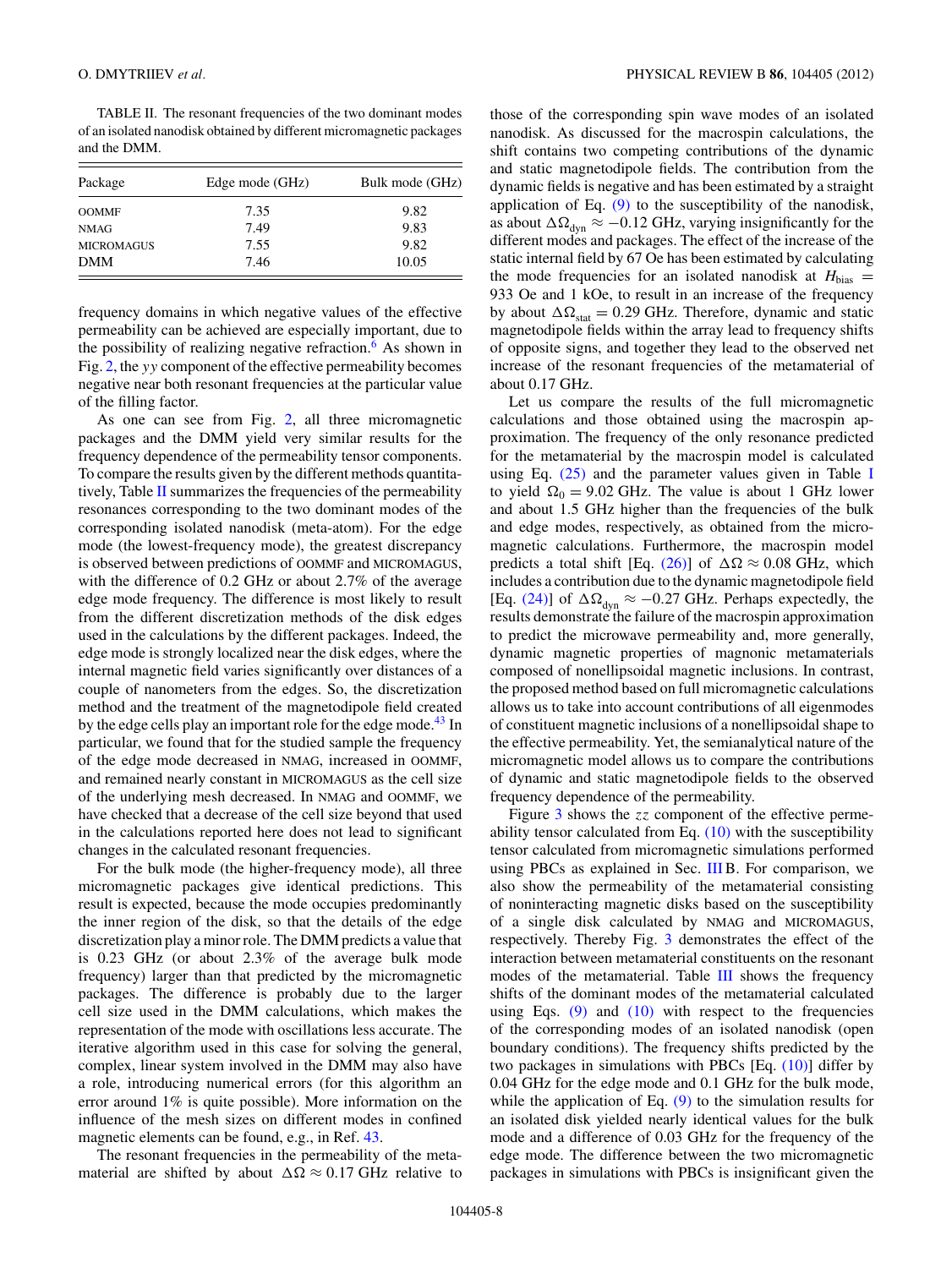<span id="page-8-0"></span>

FIG. 3. (Color online) The real (a) and imaginary (b) parts of the *zz* component of the effective permeability tensor calculated using Eq. [\(10\)](#page-2-0) with the susceptibility tensor calculated from micromagnetic simulations with PBCs are shown as functions of the frequency for the metamaterial depicted in Fig. [1.](#page-2-0) External magnetic field  $H_{bias}$  = 933 Oe is applied in the plane of the layers parallel to the *x* axis. The thin black and thick red dashed lines show the permeability of the metamaterial consisting of noninteracting magnetic disks based on the susceptibility of a single disk calculated by NMAG and MICROMAGUS, respectively. The thin black and thick red solid lines show the permeability of the metamaterial calculated using PBCs by NMAG and MICROMAGUS, respectively.

discrepancy of 0.06 GHz and *<*0.01 GHz in predictions of the same two packages for the edge and bulk modes of an isolated disk, respectively, and can be still attributed to the same reason as for an isolated disk, i.e., to the different methods of the edge discretization. The relatively large difference between the bulk mode frequencies in simulations with PBC performed

TABLE III. The frequency shifts for the dominant modes of the metamaterial with respect to those of an isolated nanodisk as calculated using the approximate method [i.e., Eq. [\(9\)\]](#page-2-0) and the simulations with PBCs [Eq.  $(10)$ ], for NMAG and MICROMAGUS.

|                   | Edge mode (GHz) |          | Bulk mode (GHz) |          |
|-------------------|-----------------|----------|-----------------|----------|
| Package           | Equation        | Equation | Equation        | Equation |
|                   | (9)             | (10)     | (9)             | (10)     |
| <b>NMAG</b>       | 0.22            | 0.91     | 0.2             | 0.3      |
| <b>MICROMAGUS</b> | 0.19            | 0.87     | 0.2             | 0.4      |

by NMAG and MICROMAGUS can be only due to different algorithms of the PBC realization in these packages.

The shift of the lower metamaterial resonant frequency with respect to the edge mode of an isolated nanodisk predicted by the micromagnetic simulations with PBCs is significantly larger than that in the proposed semianalytical method. At the same time, the micromagnetic simulations with PBC predict a shift of the higher metamaterial resonant frequency with respect to the bulk mode of a nanodisk that is again larger than and yet comparable with that in the semianalytical method. This can be explained by the fact that the bulk mode is localized in the inner part of the disk where the magnetodipole field produced by the other disks in the metamaterial is described reasonably well by the dipolar approximation used in the calculations. An important broader consequence of this analysis is that the dipolar approximation might fail for phenomena in which the edge mode plays a significant role. The results might therefore question some of the previous dipole-only theoretical studies of magnetostatically coupled magnetic nanostructures, not only in the context of metamaterials but also of magnonic dispersion relations for arrays of magnetic elements and perhaps dynamic response of closely packed magnetic random access memory (MRAM) cells or bit-patterned media.

In the studied example, we considered a metamaterial with a periodic arrangement of identical magnetic inclusions. This allowed us to simplify the calculations significantly, firstly, in the summation in Eq.  $(12)$ , and secondly, since the micromagnetic simulations for the inclusion had to be performed at a single value of the applied magnetic field and for a single set of magnetic parameters. At the same time, magnonic metamaterials with more complex  $arrangements^{44-\bar{47}}$  of magnetic inclusions could also prove interesting from both applied and fundamental points of view. In principle, the methodology presented in this paper could be extended to such arrangements as well as to systems with variation of the inclusions' properties (including, e.g., systems with defect states<sup>48,49</sup>) and with other (e.g., nondipolar) forms of coupling between inclusions.<sup>50–52</sup> Such extensions are, however beyond, the scope of the present study, which aims mainly to demonstrate the strength and versatility of combining the (more accurate) full micromagnetic simulations with lattice calculations.

## **V. CONCLUSIONS**

We have shown that full micromagnetic simulations and calculations based on the dynamical matrix method provide a useful complementary tool to the well-developed averaging procedures widely used in the theory of the effective permeability of metamaterials. For the model case of a periodic array of ferromagnetic disks in a nonmagnetic matrix, we have been able to calculate the effective permeability tensor taking into account all resonances of the metamaterial constituents. We have compared the proposed suggested model with that based on the macrospin approximation and with the direct permeability calculation based on micromagnetic simulations with periodic boundary conditions. We show that the effective permeability of the studied metamaterial can reach negative values in the vicinity of the magnonic resonances in the lowgigahertz range. However, higher frequencies should be readily available if a more sophisticated magnetic nanoengineering is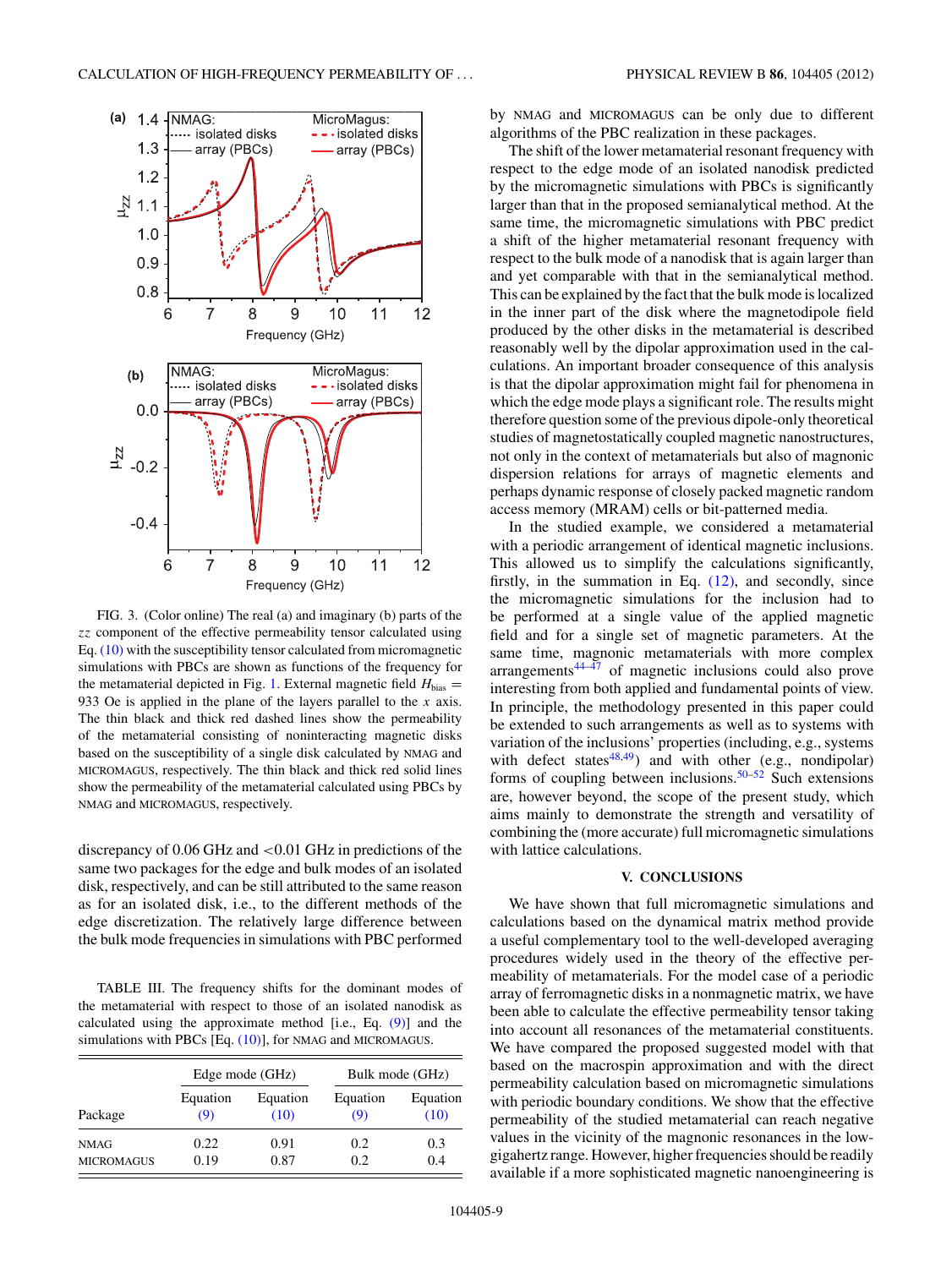<span id="page-9-0"></span>used. Such systems will still be treatable within the proposed formalism and are a subject of future studies. We also note that the observed complexity of the magnetic response of magnonic metamaterials is specific to the high-frequency permeability resulting from micromagnetics of magnetic nanoelements. This complexity represents an interesting development for the theory of metamaterials and the nanomagnetism, the latter in particular including magnonics.

The presented calculation also provides a useful method by which to evaluate the accuracy of the different micromagnetic packages and the dynamical matrix method, in both the frequency and amplitude of the response. In particular, we find that the results produced by the state-of-the-art micromagnetic simulations agree with each other within an error bar of about 3%, which has to be taken into account when micromagnetic calculations are used to model experimental data. Finally, our calculations demonstrate that in order to reproduce correctly

the magnetodipole interaction between elements within the studied array one has to take into account higher-order multipole magnetic moments of the constituent magnetic elements. Our analyses reveal that the interaction due to the higher terms could be particularly important for a correct description of dynamic phenomena mediated by magnonic modes localized near the edges of the inclusions, with far-going consequences beyond the theory of the effective permeability of magnonic metamaterials and more generally magnonics.

## **ACKNOWLEDGMENTS**

The research leading to these results has received funding from the ECs 7th Framework Programme (FP7/2007-2013) under Grant Agreements No. 228673 (MAGNONICS) and No. 233552 (DYNAMAG) and from EPSRC of the UK under Project No. EP/E055087/1.

- \* V.V.Kruglyak@exeter.ac.uk
- 1V. G. Veselago, [Sov. Phys. Usp.](http://dx.doi.org/10.1070/PU1968v010n04ABEH003699) **10**, 509 (1968).
- 2J. B. Pendry, D. Schurig, and D. R. Smith, Science **312**[, 1780 \(2006\).](http://dx.doi.org/10.1126/science.1125907)
- 3J. B. Pendry, [Phys. Rev. Lett.](http://dx.doi.org/10.1103/PhysRevLett.85.3966) **85**, 3966 (2000).
- <sup>4</sup> J. B. Pendry, A. J. Holden, D. J. Robbins, and W. J. Stewart, [IEEE](http://dx.doi.org/10.1109/22.798002) [Trans. Microwave Theory Tech.](http://dx.doi.org/10.1109/22.798002) **47**, 2075 (1999).
- 5O. Acher, [J. Magn. Magn. Mater.](http://dx.doi.org/10.1016/j.jmmm.2008.10.035) **321**, 2093 (2009).
- <sup>6</sup>R. V. Mikhaylovskiy, E. Hendry, and V. V. Kruglyak, *[Phys. Rev. B](http://dx.doi.org/10.1103/PhysRevB.82.195446)* **82**[, 195446 \(2010\).](http://dx.doi.org/10.1103/PhysRevB.82.195446)
- 7A. G. Gurevich and G. A. Melkov, *Magnetization Oscillations and Waves* (CRC Press, Boca Raton, FL, 1996).
- 8M. Dvornik, A. N. Kuchko, and V. V. Kruglyak, [J. Appl. Phys.](http://dx.doi.org/10.1063/1.3562519) **109**, [07D350 \(2011\).](http://dx.doi.org/10.1063/1.3562519)
- 9V. V. Kruglyak, S. O. Demokritov, and D. Grundler, [J. Phys. D:](http://dx.doi.org/10.1088/0022-3727/43/26/264001) Appl. Phys. **43**[, 264001 \(2010\).](http://dx.doi.org/10.1088/0022-3727/43/26/264001)
- 10U. Ebels, J. L. Duvail, P. E. Wigen, L. Piraux, L. D. Buda, and K. Ounadjela, Phys. Rev. B **64**[, 144421 \(2001\).](http://dx.doi.org/10.1103/PhysRevB.64.144421)
- <sup>11</sup>G. S. Makeeva, M. Pardavi-Horvath, and O. A. Golovanov, [IEEE](http://dx.doi.org/10.1109/TMAG.2009.2023612) Trans. Magn. **45**[, 4074 \(2009\).](http://dx.doi.org/10.1109/TMAG.2009.2023612)
- 12V. Boucher, L.-P. Carignan, T. Kodera, C. Caloz, A. Yelon, and D. Ménard, *Phys. Rev. B* 80[, 224402 \(2009\).](http://dx.doi.org/10.1103/PhysRevB.80.224402)
- 13S. Rajagopalan and J. K. Furdyna, Phys. Rev. B **39**[, 2532 \(1989\).](http://dx.doi.org/10.1103/PhysRevB.39.2532)
- 14A. Aharoni, J. Appl. Phys. **69**[, 7762 \(1991\);](http://dx.doi.org/10.1063/1.347502) **81**[, 830 \(1997\).](http://dx.doi.org/10.1063/1.364167)
- 15G. Viau, F. Fievet-Vincent, F. Fievet, P. Toneguzzo, F. Ravel, and O. Acher, J. Appl. Phys. **81**[, 2749 \(1997\).](http://dx.doi.org/10.1063/1.363979)
- 16D. Mercier, J.-C. S. Levy, G. Viau, F. Fievet-Vincent, F. Fievet, P. Toneguzzo, and O. Acher, Phys. Rev. B **62**[, 532 \(2000\).](http://dx.doi.org/10.1103/PhysRevB.62.532)
- <sup>17</sup>J. Ramprecht and D. Sjöberg, [J. Phys. D: Appl. Phys.](http://dx.doi.org/10.1088/0022-3727/41/13/135005) 41, 135005 [\(2008\).](http://dx.doi.org/10.1088/0022-3727/41/13/135005)
- 18R. D. McMichael and M. D. Stiles, [J. Appl. Phys.](http://dx.doi.org/10.1063/1.1852191) **97**, 10J901 [\(2005\).](http://dx.doi.org/10.1063/1.1852191)
- 19V. V. Kruglyak, P. S. Keatley, A. Neudert, M. Delchini, R. J. Hicken, J. R. Childress, and J. A. Katine, Phys. Rev. B **77**[, 172407 \(2008\).](http://dx.doi.org/10.1103/PhysRevB.77.172407)
- 20F. Montoncello, L. Giovannini, F. Nizzoli, H. Tanigawa, T. Ono, G. Gubbiotti, M. Madami, S. Tacchi, and G. Carlotti, [Phys. Rev. B](http://dx.doi.org/10.1103/PhysRevB.78.104421) **78**[, 104421 \(2008\).](http://dx.doi.org/10.1103/PhysRevB.78.104421)
- 21V. V. Kruglyak, P. S. Keatley, A. Neudert, R. J. Hicken, J. R. Childress, and J. A. Katine, Phys. Rev. Lett. **104**[, 027201 \(2010\).](http://dx.doi.org/10.1103/PhysRevLett.104.027201)
- 22J. Topp, D. Heitmann, M. P. Kostylev, and D. Grundler, [Phys. Rev.](http://dx.doi.org/10.1103/PhysRevLett.104.207205) Lett. **104**[, 207205 \(2010\).](http://dx.doi.org/10.1103/PhysRevLett.104.207205)
- 23M. Mruczkiewicz, M. Krawczyk, R. V. Mikhaylovskiy, and V. V. Kruglyak, Phys. Rev. B **86**[, 024425 \(2012\).](http://dx.doi.org/10.1103/PhysRevB.86.024425)
- $24E$ . J. Kim, J. L. R. Watts, B. Harteneck, A. Scholl, A. Young, A. Doran, and Y. Suzuki, J. Appl. Phys. **109**[, 07D712 \(2011\).](http://dx.doi.org/10.1063/1.3544510)
- 25V. L. Zhang, Z. K. Wang, H. S. Lim, S. C. Ng, M. H. Kuok, S. Jain, and A. O. Adeyeye, [J. Nanosci. Nanotechnol.](http://dx.doi.org/10.1166/jnn.2011.2730) **11**, 2657 (2011).
- 26P. Rovillain, R. de Sousa, Y. Gallais, A. Sacuto, M. A. Measson, D. Colson, A. Forget, M. Bibes, M. Barthelemy, and M. Cazayous, Nat. Mater. **9**[, 975 \(2010\).](http://dx.doi.org/10.1038/nmat2899)
- 27A. Kumar, J. F. Scott, and R. S. Katiyar, [Appl. Phys. Lett.](http://dx.doi.org/10.1063/1.3624845) **99**, [062504 \(2011\).](http://dx.doi.org/10.1063/1.3624845)
- <sup>28</sup>T. Fischbacher, M. Franchin, G. Bordignon, and H. Fangohr, [IEEE](http://dx.doi.org/10.1109/TMAG.2007.893843) Trans. Magn. **43**[, 2896 \(2007\);](http://dx.doi.org/10.1109/TMAG.2007.893843) [http://NMAG.soton.ac.uk.](http://NMAG.soton.ac.uk)
- 29M. Donahue and D. G. Porter, OOMMF User's Guide, Version 1.0, Interagency Report No. NISTIR 6376, NIST, 1999; [http://math.nist.gov/oommf.](http://math.nist.gov/oommf)
- <sup>30</sup>D. V. Berkov and N. L. Gorn, MICROMAGUS package for micromagnetic simulations, [http://www.micromagus.de.](http://www.micromagus.de)
- 31M. Grimsditch, L. Giovannini, F. Montoncello, F. Nizzoli, G. K. Leaf, and H. G. Kaper, Phys. Rev. B **70**[, 054409 \(2004\).](http://dx.doi.org/10.1103/PhysRevB.70.054409)
- 32L. Giovannini, F. Montoncello, and F. Nizzoli, [Phys Rev. B](http://dx.doi.org/10.1103/PhysRevB.75.024416) **75**, [024416 \(2007\).](http://dx.doi.org/10.1103/PhysRevB.75.024416)
- 33K. Rivkin, W. Saslow, V. Chandrasehkhar, L. E. De Long, and J. B. Ketterson, Phys Rev. B **75**[, 174408 \(2007\).](http://dx.doi.org/10.1103/PhysRevB.75.174408)
- 34M. Dvornik, P. V. Bondarenko, B. A. Ivanov, and V. V. Kruglyak, J. Appl. Phys. **109**[, 07B912 \(2011\).](http://dx.doi.org/10.1063/1.3562509)
- 35R. D. McMichael and B. B. Maranville, [Phys. Rev. B](http://dx.doi.org/10.1103/PhysRevB.74.024424) **74**, 024424 [\(2006\).](http://dx.doi.org/10.1103/PhysRevB.74.024424)
- 36V. V. Kruglyak, A. Barman, R. J. Hicken, J. R. Childress, and J. A. Katine, Phys. Rev. B **71**[, 220409 \(2005\).](http://dx.doi.org/10.1103/PhysRevB.71.220409)
- 3[7https://computation.llnl.gov/casc/sundials/documentation/cv\\_guide.](https://computation.llnl.gov/casc/sundials/documentation/cv_guide.pdf) [pdf.](https://computation.llnl.gov/casc/sundials/documentation/cv_guide.pdf)
- 38H. A. van der Vorst, [SIAM J. Sci. Stat. Comput.](http://dx.doi.org/10.1137/0913035) **13**, 631 (1992).
- 39H. Fangohr, G. Bordignon, M. Franchin, A. Knittel, P. A. J. de Groot, and T. Fischbacher, [J. Appl. Phys.](http://dx.doi.org/10.1063/1.3068637) **105**, 07D529 [\(2009\).](http://dx.doi.org/10.1063/1.3068637)